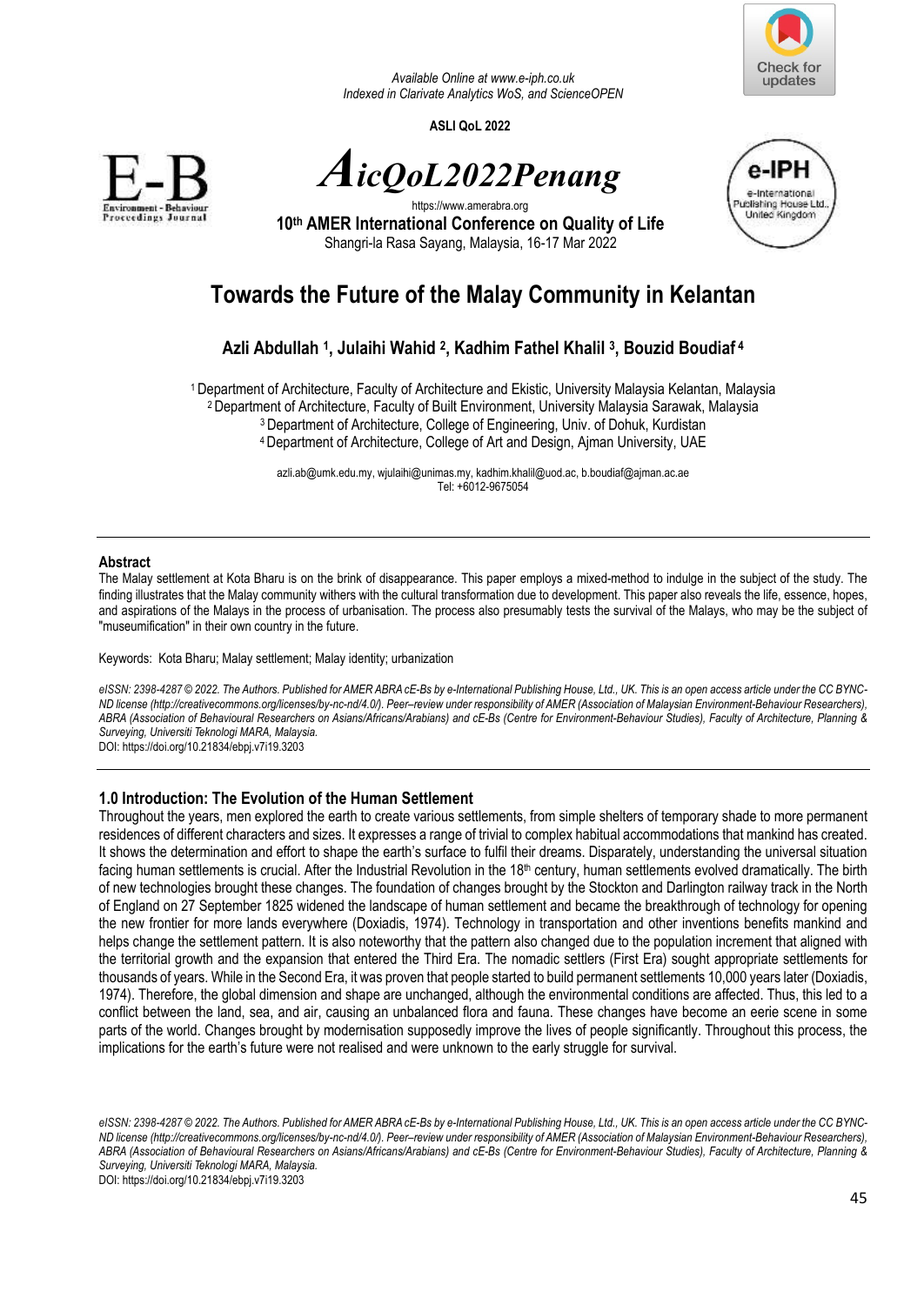The new settlement is becoming more and more dynamic. Doxiadis (1974) explained that humans began to change from a static city to a "dynapolis", where towns or cities grew in a vibrant process. The industrial revolution also ushered in the modern era of human settlement, which Levi Strauss (1961) coined as a complex organism, referring to a city of a particular size and scale. Nowadays, the city is becoming more dynamic and continues to grow. This process will constantly evolve as it advances according to technological changes. It transforms rural and agrarian societies into urban communities through industrialised activities. Now and then, the impact of modernisation and progress in the developing world resulting from industrialisation threatens to overwhelm present capacities that have evolved through capitalism and democracy inherited from the West. Closer to home, per capita production and the gross domestic product measure the advancement in a particular country. Undeniably, traditional activities are no longer considered competent, and the loss of traditional identity is profound.

## **2.0 Literature**

## **2.1 Urban Attributes**

Currently, the world faces tremendous changes in population, area of the earth covered, energy usage, communication, and income confusion. Income confusion exists due to a failure to understand the complexity of the city, affecting all processes related to the economy. It was a lot easier to identify a city a couple of centuries ago. However, a city's growth is currently being pressured by industrialisation, internationalisation, and globalisation. There are two leading causes: the population, which has spread far beyond the old city limits, and the revolutionising function of a city. It has driven human settlement to flourish and reformed the current setting following the millennium. The latter is due to the physical and digital accessibility of people living in rural areas, with no boundary for constraining products or opportunities as in the past.

As the city centre expanded, the village transformed into an informal, densely populated area within the periphery and created an informal settlement. Inhabitants in this area provide labour and a market for businesses within. Urban life still attracts people due to the amenities and entertainment that exist. For example, big cities in Malaysia are growing to cater to the increasing population with advanced transportation and high-rise accommodation. They also provide opportunities for investors, attracting urban tourists. The different levels and types of opportunities in the city exemplify various social and personal profiles that make this weird environment inexplicable in a single word.

## **2.1.1 The Growth of City**

Since the dawn of the century, achieving a population of one million in any city settlement has been possible. History showed that Rome, Constantinople, Teotihuacan in Mexico, Chang-An and Peking in China, and Angkor Wat in Cambodia had reached a million people in a short period. By 1880, London and Tokyo had each surpassed one million inhabitants. Today, that number is not something to behold but is considered an excellent achievement for a city. This achievement makes it a unique political and organisational challenge for the city. It is essential to understand that the concept of "big city" is very different at every age. For example, in 486 BC, the Pindar poet named a city of 50,000 inhabitants "The Megalopolis of Athens" (Pindar, 1935).

Therefore, it is clear that the larger a city is, the more territorial it becomes. However, it did not happen in a short time. The impact of the expansion on this territory depends on the boundary where it winds up from a central settlement. Segments play a significant role in the formation of the city and affect the amount of territory, technological production, and economic and energy requirements of the central settlement. It will also increase complexity due to the network of financial, cultural, religious, political, and other interests. Subsequently, the complexity is convoluted while the pattern of the territorial organisation hierarchy changes with the original condition.

## **2.1.2 A Change in Population**

Doxiadis (1974) theorised that a typical town has a tentative population of approximately 7,000 in seven villages, with an average of 700 inhabitants each, whereas the population is 3,000 in the central town. Therefore, one area, which previously had a population of 4,900 (7 communities of 700 people), will increase by 2100, making it 7,000 people. A 43 % increase in the population contributes to its central functions. It is worth mentioning that this is a rough estimation for some locations. A good example is in Minoan Crete, where only a few lived in the central settlement while others lived in villages. However, McGee (1975) stated that three reasons contributed to the rise of a town or a city. The first is due to past population growth and settlements that have shifted from rural to urban. The second is due to the increasing birth rate compared to death; thus, a natural increase is inevitable. Then the third is due to human migration from rural to urban areas. These factors significantly impact the urbanisation and expansion of cities.

## **3.0 The Malay Settlement**

According to the Department of Local Government (2011), "traditional village" is defined as the placement of the Malays inherited through generations. Eyuce (2012) claimed that "traditional solutions" are environmentally friendly since they are never physically challenging, specifically through climate and topography. In ancient times, the secure connection between man and nature created a balance in society. The village formation in rural areas is a unique living environment. Idid and S. Salim (2011) argued that villages could adapt to the surrounding situation and provide a comfortable life without any modern foreign influence. Hamzah (2001) stated that *"kampung"* and *"desa"* are different, distinguished by location. The term *"kampung"* usually refers to a residence near a city. Meanwhile, the term *"desa"*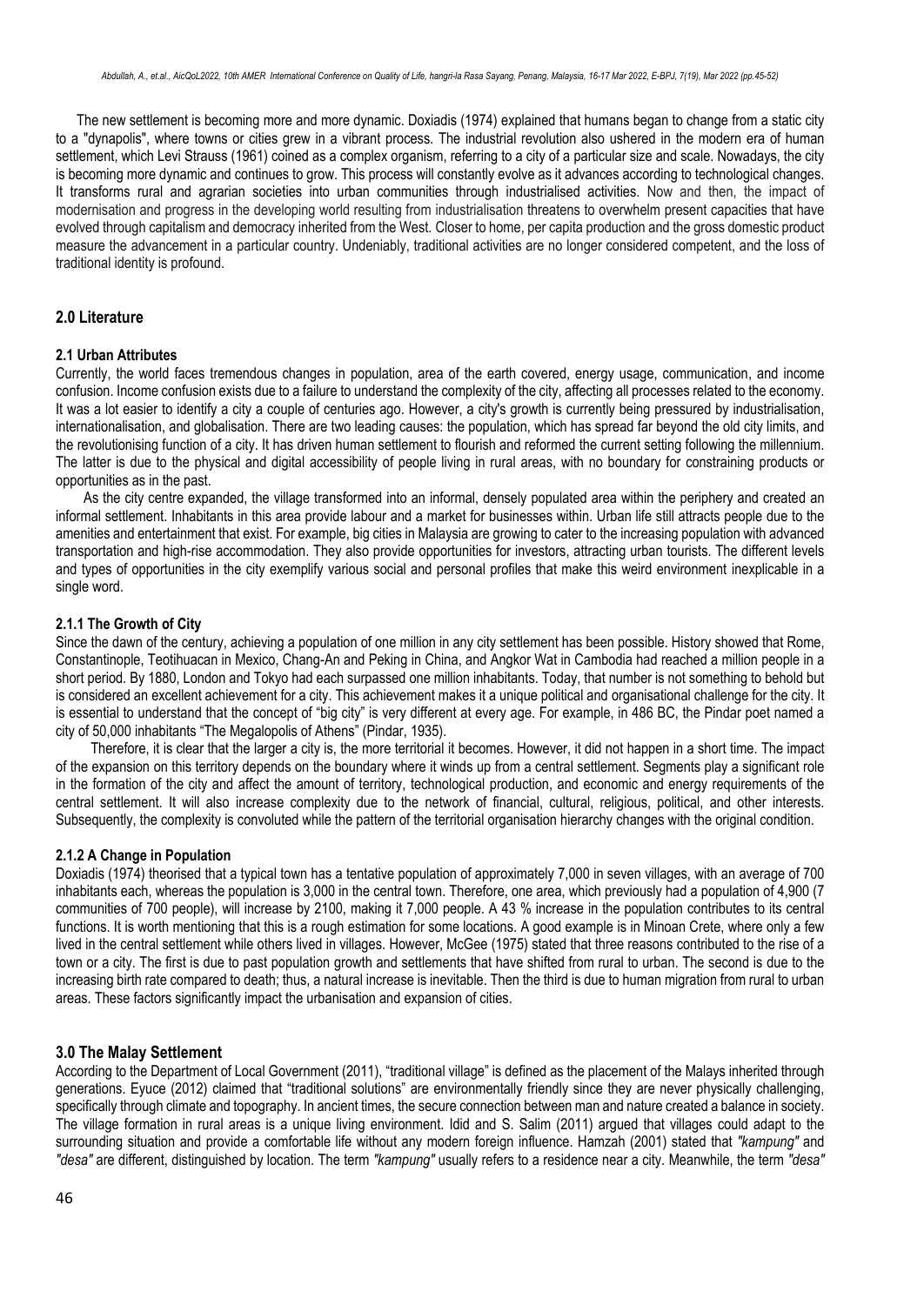refers to a residence in rural areas. The term *"kampung"* may be used in the vicinity of a city, but *"desa"* does not appropriately refer to a suburb (Hamzah, 2001).

Three settlement patterns in the village area are cluster form, linear form and scattered form (Ministry of Housing and Local Government, 2010). Cluster forms focus more on open space through settlements. Usually, this open space has a mosque, prayer room, or place for the community to perform (Figure 1). It also serves as the village's activities and community centre. Linear forms are often found near roads or along rivers. It is formed through the transportation system, which plays a vital role for villagers (Figure 2). Meanwhile, a settlement area without a clear physical boundary produced a scattered or unclear form (Figure 3). It is also the basis of village existence and is located far away from roads and rivers, hence not affected by geographical factors. This pattern is primarily found in the foothills.

Table 1: The Malay settlement pattern (Source: Edited from Pelan Induk Kampung Tradisional dan Penempatan di dalam Kawasan Pihak Berkuasa Tempatan Semenanjung Malaysia, Local Government Department 2010.

| Figure   | Image | Pattern                      |
|----------|-------|------------------------------|
| Figure 1 |       | Cluster pattern              |
| Figure 2 |       | Linear pattern               |
| Figure 3 |       | Scattered or unclear pattern |

*(Drawing by: Azli Abdullah, 2020)*

The origin of Malay settlements relied on the loyal followers of the Sultan, who mostly lived around the palace. Today, it has become an urban area. This factor has led them to establish a settlement. It initially started as a small settlement and later grew following the population increment. The area around the palace was eventually active with various activities by the villagers. The palace was built near the rivers in cities such as Kota Bharu, which is an ideal location. The river is convenient for communication and access to the city. According to Aziz & Hadi (2017), the settlement size symbolises the government's power and wealth possessed by the Sultans. Initially, the settlement utilised a cluster pattern based on the number of family members and relatives, such as Atas Paloh Village, Kubang Pasu Village, and surrounding areas. This approach ultimately combines a harmonious atmosphere with its surroundings, including humans and nature.

## **3.1 Settlement Compounds and Boundaries**

Malay settlements have different layout mechanisms and patterns with no physical boundary representing a village, usually defined by a small stream or a worn-out path. The houses are scattered, with intersecting street paths leading to the housing units where one faces the other or otherwise. Coconut trees become a dominant element sheltering the housing units, fruit trees on the horizon's second layer, and scrubs and vegetable plants in the undergrowth. The informal street creates social interaction between people. The area has become a medium for residents to interact and socialise, demonstrating their daily activities and problems to the community. The narrow lane triggers a neighbourhood connection that strengthens interaction in Malay settlements. According to Wahid (1996), the units of local social grouping formed in the Malay village are beneficial. It has its character that can help identify the village. The village concept is not only a spatial demarcation but also a sense of belonging through the place that exists in the term *"berkampung"*.

## **4.0 The Pattern of Malay Settlement**

Most of the settlements built in Atas Paloh Village, Masjid Village, Pengkalan Pasir Village, and Atas Banggol Village are in a linear pattern. This pattern exists along the main roads of Old Post Office Road, Atas Paloh Road, and Atas Banggol Road (Table 2). None of the houses is fenced in, which defines the concept of a traditional Malay neighbourhood in the community. The formation of the compact settlement established close family ties, although it complicated building fences. However, there are still some fenced settlements, especially those near the main road, for safety reasons. In the past, fences were built using bamboo to mark the boundaries of the house. The leftover space became informal roads and pedestrian walkways between settlement areas. The traditional community lives close-knit; houses are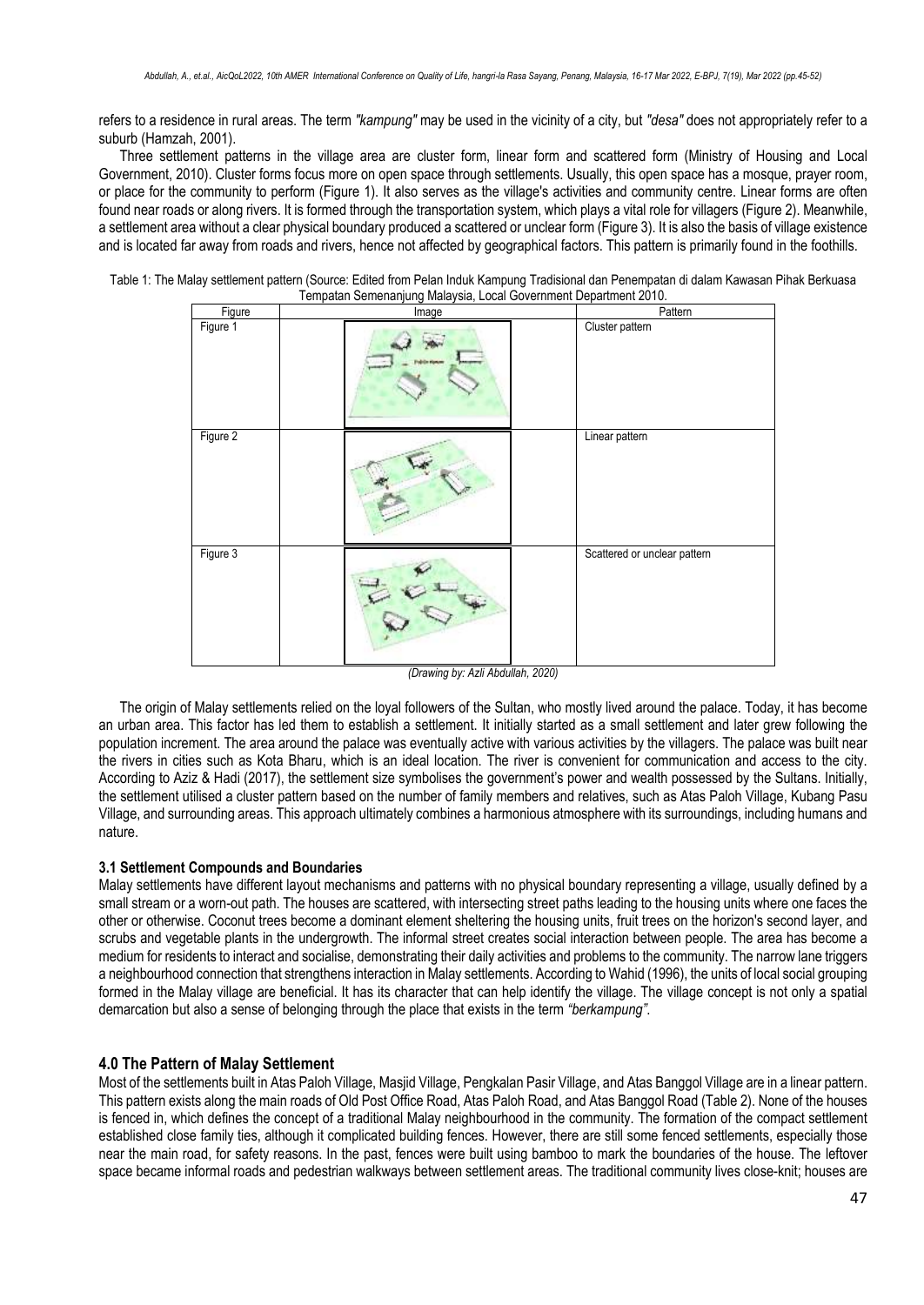not secured with locks as in urban areas. The spaces cater to both visitors and owners, with mutually agreed rules based on the customs and culture of the people. The multi-function *"serambi"* is fully utilised, serving as a male guest zone and a space for social community. Residents can also greet neighbours walking in front of their house. While conducting visual analysis at Jalan Post Office Lama, there was no social interaction as the traditional settlement character. The roads separated the local community into two sectors. It became a highway and destroyed the spirit of the neighbourhood. Settlements were fenced to avoid intruders and strangers, becoming a hindrance that detached the social relations among neighbours.

However, the situation is different on the Budor River. The settlement patterns are mostly scattered (Table 2) due to T.O.L. land status. In addition, erosion of the Budor River fringe occurred before the Flood-Wall was built in 2005, which had a massive impact on the surrounding settlements. According to the respondents, the Flood-Wall prevented floods every year. This situation relieves settlements on the fringes, leading to more settlements built on the Budor River every year (Figure 4).



*(Source: Wahid & Abdullah, 2020)*

Most of the land in this area is agricultural (Fig. 5). As shown in Figure 6, a plot of land has more than one settlement. Close family ties and kinship bonds between relatives resulted in a piece of land shared by siblings (Figs. 7 and 8). It is common for siblings or relatives to live in the same area, establishing a social network for the Malay community. It started with a simple wooden house built on stilts to avoid flooding or wildlife threats.



Fig.7: View of settlement patterns in the study area *(Source: Azli Abdullah, 2019)*



Fig. 8: View of settlement patterns in the study area *(Source: Azli Abdullah, 2019)*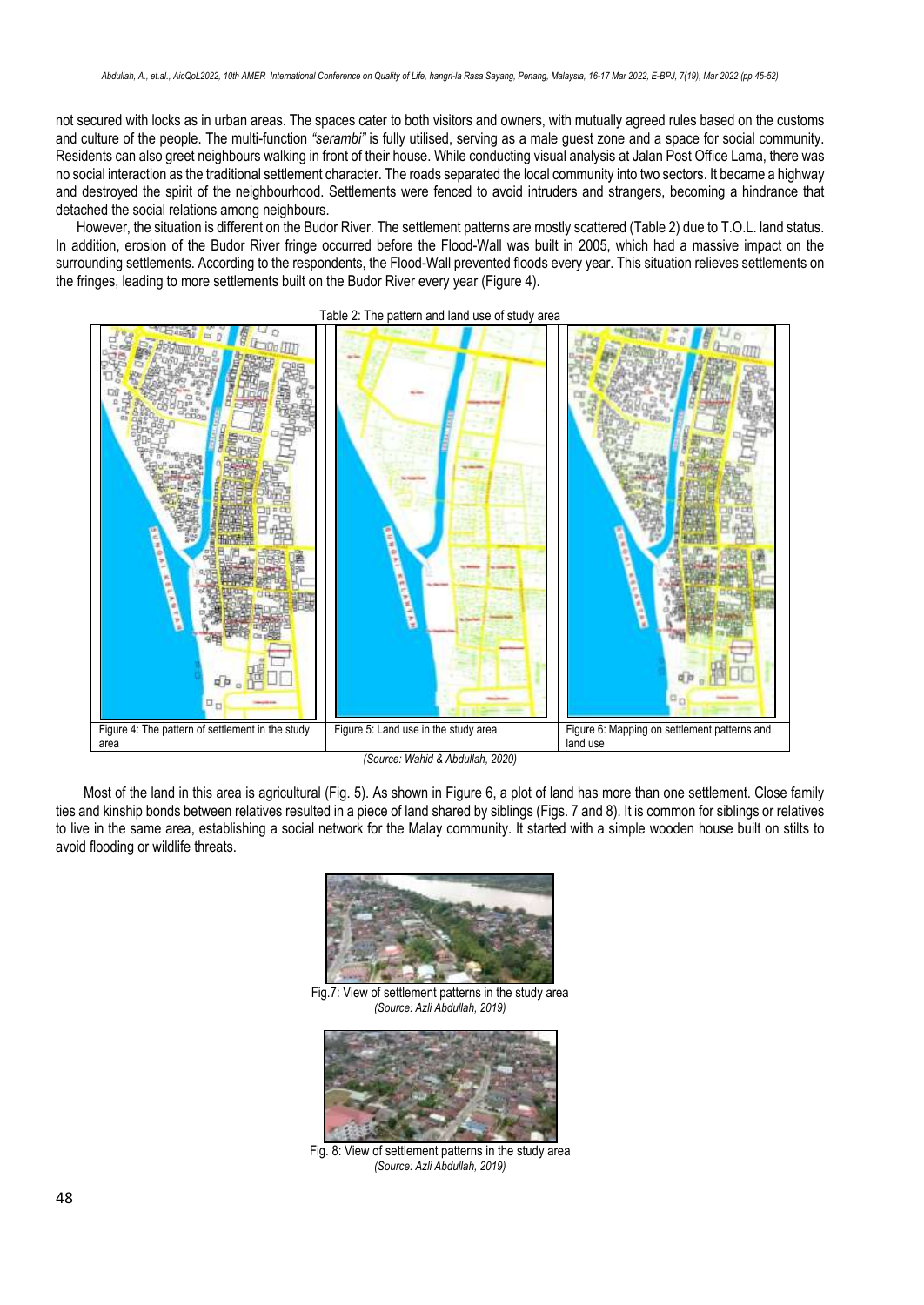## **5.0 Evolution of the Settlement Pattern**

Whether in rural or urban areas, each settlement changes depending on various factors. Human instincts always seek refuge and shelter as a basis of evolution—the same case happening in the study area.

#### **2005**

The settlement pattern began to take shape in the Masjid Village and Atas Paloh Village. Houses were built on stilts around Muhammadi Mosque and Atas Paloh Village. It is customary for local residents to build their houses near the Sultan's castle. The Flood-Wall at the Budor River was not ready yet (Figure 9). Due to floods that swept away the settlements along the Budor River, only a few settlements remained in Atas Paloh Village. The coast of the river fringe has been altered and moved inland.

#### **2010**

The construction of the Flood-Wall started in 2010 to prevent floods, where there have been a few new settlements (Figure 10). It gave residents hope, especially around the Budor River fringe. It is indeed a catastrophe that led to the loss of property, life, and the livelihood of local people. According to respondents, frequent flooding occurred before the completion of the Flood-Wall. However, years after the Flood-Wall was completed, the water level was relatively low. The property damage was also relatively small, indicating the government's successful efforts to help the villagers.

After the Flood-Wall was completed in 2014, a great flood occurred the following year in Kelantan. The *"Bah Kuning"* (yellow flood) paralysed Kota Bharu significantly, with the water level at almost 8 feet (2.4 metres). If the Flood-Wall had not been built, it is most likely that the whole settlements in this area would have been destroyed. According to the respondents during an informal interview, the water came upstream, not solely from the Kelantan River. The Flood-Wall prevented the Kelantan River from flowing into the settlement area.

#### **2015-2019**

In 2013, settlements in front of Muhammadi Mosque were destroyed, including several others in Masjid Village and Atas Paloh Village (Fig. 11). Later, in 2015, the site was converted into a 160-unit residential development, the S.K Condominium (Fig. 12), The condominium was not developed by the locals.



Fig. 12: View of S.K Condominium *(Source: Azli Abdullah, 2019)*

Significantly reduced flood risks have created many new settlements around the area. From 2015 to 2019, there has been a significant change along the Budor River fringe (Fig. 13). Residents have begun to build new settlements while others have renovated their homes to meet the needs of their growing families. The flood mitigation project not only defend against the high water level in the area but also provides a sense of security and an opportunity for residents to improve their lives. Residents are beginning to look for new economic resources, such as opening small premises for business, especially those living along the Budor River and Atas Paloh Village. It is said that this phenomenon did not occur before 2015. They create the opportunity to find a source of income through small businesses to support their lives. Areas considered flood-free are beginning to attract residents from the surrounding area.

### **2020**

Regrettably, in March 2020, residents were ordered to vacate their settlements. The authorities started to demolish the units that had been renovated. Sixty-three families were living in the area, mostly Malays. The city life that continuously pressured them eventually made them confused. Settlements along the Budor River were demolished, including the Pengkalan Pasir Village and Atas Paloh Village (Figure 14). Villagers were compensated RM 1,000 (250 USD) by the State Government. The main reason is to build a new mixed development to meet the pace of urbanisation.

The land clearing process is not only destroying the Malay urban settlers but also eliminating the social system and culture of the community. Few families lost their income because their businesses and traditional trades were located in this area. Losing their settlement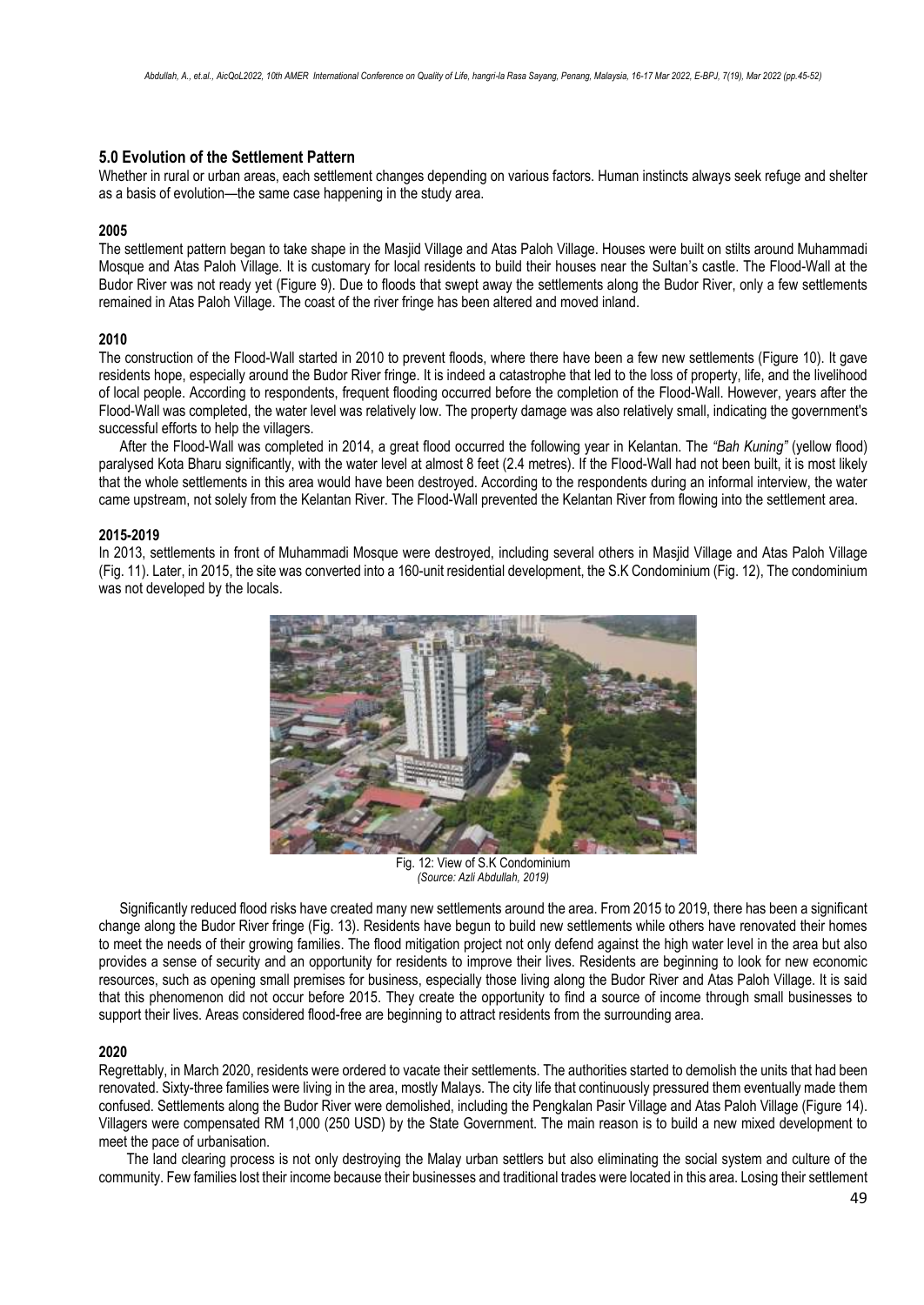meant they could not perform daily activities and business. Although it is only a small business, it has become an earning opportunity for the locals.

|           | rable of the pattern and land ase of the stady area |                                                                                                                                                                                                                  |
|-----------|-----------------------------------------------------|------------------------------------------------------------------------------------------------------------------------------------------------------------------------------------------------------------------|
| Figure    | Map                                                 | Description                                                                                                                                                                                                      |
| Figure 9  |                                                     | Settlements in 2005. There are settlements<br>in front of Muhammadi Mosque in Masjid<br>Village and Atas Paloh Village (Drawing by<br>Azli Abdullah, 2020).                                                      |
| Figure 10 |                                                     | Settlements in 2010. There are settlements<br>in front of Muhammadi Mosque in Masjid<br>Village and Atas Paloh Village. The Flood-<br>Wall is in the process of being built.<br>(Drawing by Azli Abdullah, 2020) |
| Figure 11 |                                                     | The settlement pattern in 2015. Settlements<br>in front of Muhammadi Mosque in Masjid<br>Village and Atas Paloh Village were<br>demolished. (Drawing by Azli Abdullah,<br>2020)                                  |

Table 3: The pattern and land use of the study area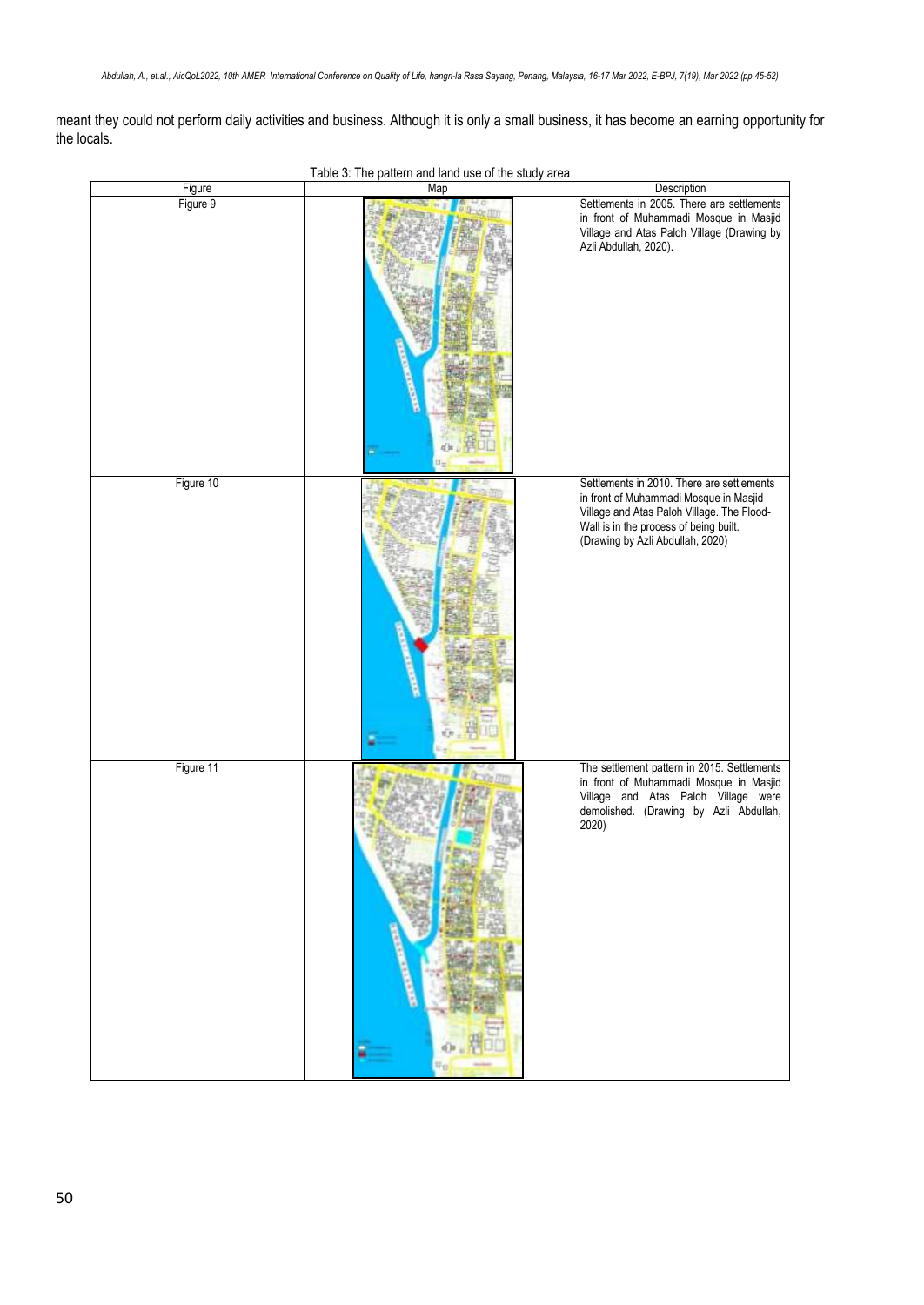

*(Source: Wahid & Abdullah, 2020)*

## **6.0 Conclusion**

Over the years, the global era has brought some new relationships in image formation, as widely discussed in various forums (Lynch, 1960; Wahid & Harman Shah, 1981). What is the image of the Malay neighbourhood? In the past, local cultural features represented by the landscape would signify the settlement. The case study of Atas Paloh Village, Old Post Office Road, and a few villages along the river fringe was withered by flood, urbanisation encroachment, and settlement displacement due to land status. These are just a few examples representing the states affected by the demise of Malay settlements throughout Malaysia.

Rapid urbanisation and the modern living of an affluent society considerably impact the neighbourhood, breaking up the urban ethnicity. Consequently, the local culture can not represent the place. The lifestyle influences culture (Rapoport 1990), urban living, and mass media influence, especially the impact of globalisation, challenge local perceptions, which often succeed. Urban forms and the entire landscape in most traditional cultures have two critical elements, which depend on a sacred schema and meaning. Most cultural cities understand it. Rapoport (1990) argued there might be some cultures that emphasise the term "culture" through health, recreation, humanism, or material dwelling, which is referred to as "wellness" today. Over an extended period, from Plato to Botero to Utopian cities, they were distinguished in many forms in town and city for a particular complex meaning. It explains the urban formation through colonial power and various immigrant groups, which allows for an understanding of the different roles of cities. In various cultural constructs, the presence or absence of eccentric pride and the diversity of urban hierarchies help define the elements that are a prerequisite for a settlement before it exists in the city (Rapoport 1990). Visual and symbolic images are the actual resemblances that people can easily remember. The images of the settlements through the facades of the housing units are acceptable to the public. However, urban life dramatically changed the identity and culture of the Malays, which became increasingly fragile. Eventually, global culture has succeeded in capturing the local culture and providing images of places without any connection to the local community. As a result, both indoor and outdoor spaces are different from